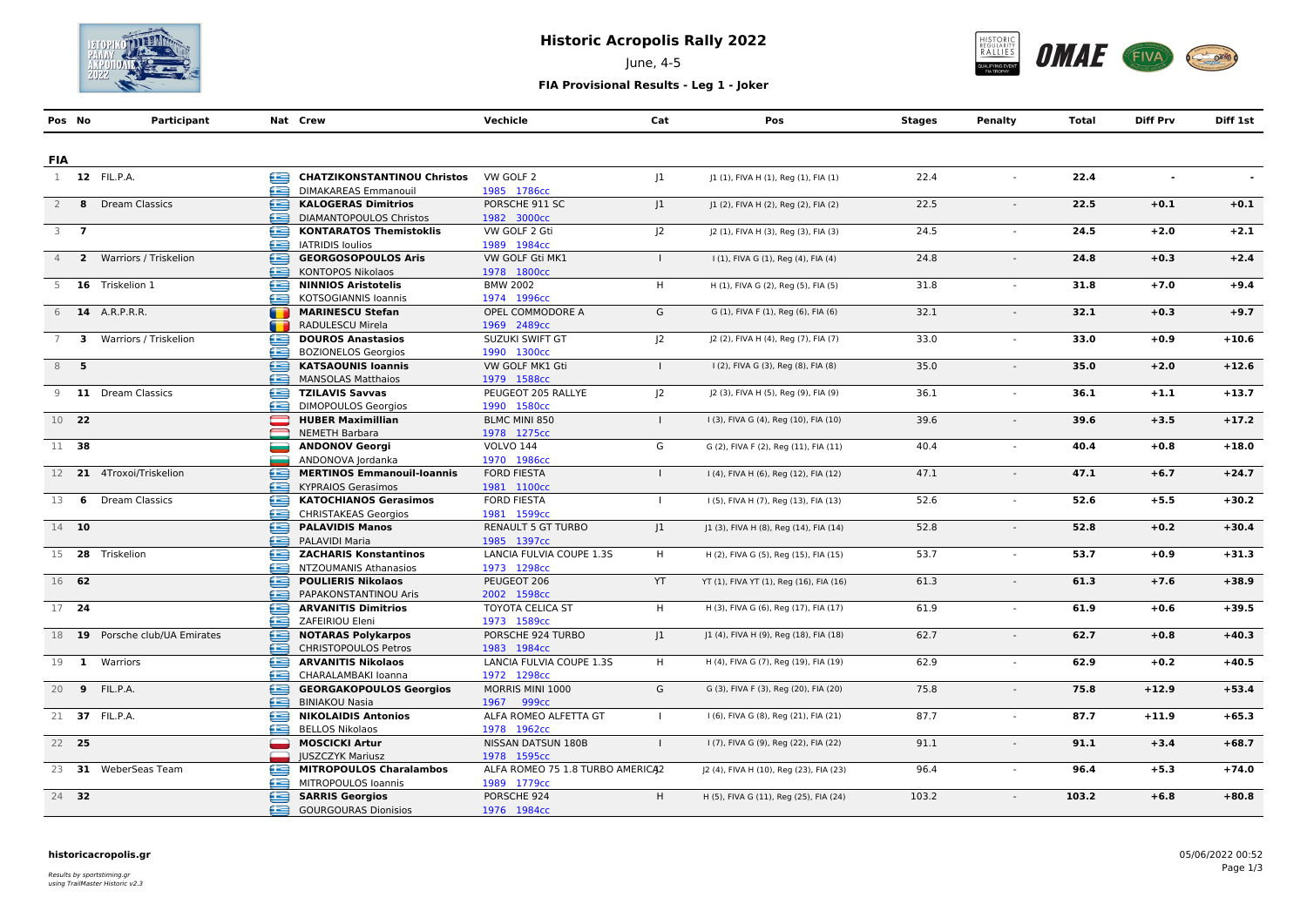

## **Historic Acropolis Rally 2022**

June, 4-5



### **FIA Provisional Results - Leg 1 - Joker**

| Pos No |       | Participant             |                | Nat Crew                                                      | Vechicle                             | Cat          | Pos                                                   | <b>Stages</b> | Penalty                     | <b>Total</b> | Diff Prv | Diff 1st  |
|--------|-------|-------------------------|----------------|---------------------------------------------------------------|--------------------------------------|--------------|-------------------------------------------------------|---------------|-----------------------------|--------------|----------|-----------|
|        |       |                         |                |                                                               |                                      |              |                                                       |               |                             |              |          |           |
|        |       | 25 <b>40</b> ARSOE      | œ              | <b>NTOULIAS Leonidas</b><br>NTOULIAS Michail                  | TOYOTA COROLLA KE20                  | G            | G (5), FIVA F (4), Reg (26), FIA (25)                 | 104.0         |                             | 104.0        | $+0.8$   | $+81.6$   |
|        |       | 26 <b>20</b> A.R.P.R.R. |                | MIHAI-ALEXANDRU Hatisi                                        | 1970 1166cc<br><b>FORD CAPRI</b>     | G            | G (6), FIVA F (5), Reg (27), FIA (26)                 | 119.1         | $\sim$                      | 119.1        | $+15.1$  | $+96.7$   |
|        |       |                         | $\blacksquare$ | MIHAI-ALEXANDRU Hatisi                                        | 1970 1994cc                          |              |                                                       |               |                             |              |          |           |
|        |       | 27 47 Triskelion        | œ              | <b>ANTONOPOULOS Aris</b>                                      | <b>MG B ROADSTER</b>                 | G            | G (7), FIVA F (6), Reg (28), FIA (27)                 | 146.0         | $\blacksquare$              | 146.0        | $+26.9$  | $+123.6$  |
|        |       |                         |                | <b>CHEIRDARIS Alexandros</b>                                  | 1969 1798cc                          |              |                                                       |               |                             |              |          |           |
| 28 51  |       |                         | ∈              | <b>PITARAKIS Andreas</b>                                      | FORD ESCORT RS2000                   | YT           | YT (2), FIVA YT (2), Reg (29), FIA (28)               | 152.8         | $\blacksquare$              | 152.8        | $+6.8$   | $+130.4$  |
|        |       |                         | æ              | <b>MELANITIS lakovos</b>                                      | 1994 1988cc                          |              |                                                       |               |                             |              |          |           |
|        |       | 29 33 FIL.P.A.          | £              | <b>PAPADAKIS Ilias</b>                                        | PORSCHE 911 T TARGA                  | G            | G (8), FIVA G (12), Reg (30), FIA (29)                | 175.2         |                             | 175.2        | $+22.4$  | $+152.8$  |
|        |       |                         | £              | PAPADAKI Virginia                                             | 1971 2195cc                          |              |                                                       |               |                             |              |          |           |
|        | 30 43 |                         | ⊜              | <b>VLACHOS Christos</b>                                       | ALFA ROMEO GIULIETTA 750 SPIDER E    |              | E (1), FIVA E (1), Reg (31), FIA (30)                 | 179.8         | $\sim$                      | 179.8        | $+4.6$   | $+157.4$  |
|        |       |                         | e              | PETROPOULOU Effrosyni                                         | 1960 1290cc                          |              |                                                       |               |                             |              |          |           |
| 31 57  |       |                         | ⊜              | <b>MORAITIS Nikolaos</b>                                      | LADA BA3 2101                        | $\mathbf{I}$ | I (8), FIVA G (13), Reg (32), FIA (31)                | 195.2         | $\sim$                      | 195.2        | $+15.4$  | $+172.8$  |
|        |       |                         | æ              | CHATZIKONSTANTINOU Ioannis                                    | 1979 1198cc                          |              |                                                       |               |                             |              |          |           |
| 32 29  |       |                         |                | <b>ROGERS Neil</b>                                            | <b>LANCIA APPIA S3</b>               | E.           | E (2), FIVA F (7), Reg (33), FIA (32)                 | 198.4         | $\mathcal{L}$               | 198.4        | $+3.2$   | $+176.0$  |
|        |       |                         | œ              | Giorgos Dagres                                                | 1961 1091cc                          |              |                                                       |               |                             |              |          |           |
|        |       | 33 61 Benos bros        | œ              | <b>BENOS Aggelos</b>                                          | ALFA ROMEO SPIDER S4                 | YT           | YT (3), FIVA I (1), Reg (34), FIA (33)                | 271.0         | $\blacksquare$              | 271.0        | $+72.6$  | $+248.6$  |
|        |       |                         | æ              | <b>BENOS Panos</b>                                            | 1992 1962cc                          |              |                                                       |               |                             |              |          |           |
| 34 55  |       |                         | e              | <b>SAKELARIADIS Georgios</b>                                  | TOYOTA COROLLA 1.6 Gti               | 2            | J2 (5), FIVA H (11), Reg (35), FIA (34)               | 323.2         | $\mathcal{L}$               | 323.2        | $+52.2$  | $+300.8$  |
|        |       |                         |                | <b>GENERALIS Nikolaos</b>                                     | 1989 1587cc                          |              |                                                       |               |                             |              |          |           |
|        | 35 54 |                         | ⊜              | <b>CHATZICHRISTOU Anastasios</b>                              | NISSAN BLUEBIRD                      | 2            | J2 (6), FIVA H (12), Reg (36), FIA (35)               | 381.8         | $\blacksquare$              | 381.8        | $+58.6$  | $+359.4$  |
|        |       |                         | æ              | THEOPHANOPOULOS Dimitrios                                     | 1990 1598cc                          |              |                                                       |               | $\mathcal{L}$               |              |          |           |
|        |       | 36 56 Triskelion        | e<br>£         | <b>PSACHOS Dimitrios</b><br>POLITIS Ioannis                   | FIAT 128 RALLY<br>1973 1301cc        | H            | H (6), FIVA G (14), Reg (37), FIA (36)                | 469.9         |                             | 469.9        | $+88.1$  | $+447.5$  |
|        |       | 37 59 ALMA Aigiou       | e              | <b>KARAMPELAS Ilias</b>                                       | VW 1200                              | G            | G (9), FIVA F (8), Reg (38), FIA (37)                 | 474.6         | $\blacksquare$              | 474.6        | $+4.7$   | $+452.2$  |
|        |       |                         | æ              | <b>CHASIOTIS Fanis</b>                                        | 1967 1192cc                          |              |                                                       |               |                             |              |          |           |
|        | 38 58 |                         | $\blacksquare$ | <b>KOSMAS Aristotelis</b>                                     | MERCEDES BENZ 500 SEC                | 1            | J1 (5), FIVA H (13), Reg (39), FIA (38)               | 509.3         | $\mathcal{L}^{\mathcal{L}}$ | 509.3        | $+34.7$  | $+486.9$  |
|        |       |                         | œ              | <b>KONTOS Stefanos</b>                                        | 1984 4973cc                          |              |                                                       |               |                             |              |          |           |
| 39 27  |       |                         | £              | <b>TSEKERIS Alexandros</b>                                    | BMW 1600-2                           | G            | G (10), FIVA F (9), Reg (40), FIA (39)                | 528.1         | $\blacksquare$              | 528.1        | $+18.8$  | $+505.7$  |
|        |       |                         |                | <b>AFENTAKIS Gerasimos</b>                                    | 1969 1575cc                          |              |                                                       |               |                             |              |          |           |
|        | 40 35 |                         | e              | <b>TZAVARAS Georgios</b>                                      | BMW 1600-2                           | G            | G (11), FIVA F (10), Reg (41), FIA (40)               | 628.7         | $\mathcal{L}$               | 628.7        | $+100.6$ | $+606.3$  |
|        |       |                         | æ              | <b>BEKAS Konstantinos</b>                                     | 1970 1575cc                          |              |                                                       |               |                             |              |          |           |
|        |       | 41 15 Triskelion 1      | £              | <b>VOUDOURIS Stylianos</b>                                    | ALFA ROMEO GT 1300 JUNIOR            | G            | G (12), FIVA F (11), Reg (42), FIA (41)               | 655.0         | $\blacksquare$              | 655.0        | $+26.3$  | $+632.6$  |
|        |       |                         | æ              | <b>REKKAS Antonios</b>                                        | 1969 1290cc                          |              |                                                       |               |                             |              |          |           |
|        |       | 42 46 Triskelion        | ఆ              | <b>BALANOU Elisavet</b>                                       | VW 1500                              |              | G G (13), FIVA F (12), Reg (43), Ladies (1), FIA (42) | 694.6         | $\sim$                      | 694.6        | $+39.6$  | $+672.2$  |
|        |       |                         | £              | PAPAIOANNOU AIKATERINI                                        | 1969 1495cc                          |              |                                                       |               |                             |              |          |           |
|        | 43 17 |                         | ≘              | <b>TSIOGKAS Christos</b>                                      | FORD ESCORT MK1 RS200                | G            | G (14), FIVA F (13), Reg (44), FIA (43)               | 731.8         | $\sim$                      | 731.8        | $+37.2$  | $+709.4$  |
|        |       |                         | œ              | KOLLIOPOULOS Sotirios                                         | 1968 1998cc                          |              |                                                       |               |                             |              |          |           |
|        |       | 44 34 FIL.P.A.          | œ              | <b>TSIMIS Dimitrios</b>                                       | MERCEDES BENZ W113 / 230 SL          | G            | G (15), FIVA F (14), Reg (45), FIA (44)               | 792.2         | $\mathcal{L}$               | 792.2        | $+60.4$  | $+769.8$  |
|        |       |                         | œ              | KASOUNI / TSIMI Theodora                                      | 1966 2306cc                          |              |                                                       |               |                             |              |          |           |
|        |       | 45 39 SISA              | £<br>œ         | <b>PITARAKIS Georgios</b>                                     | FORD ESCORT RS1600i                  | 1            | J1 (6), FIVA H (14), Reg (46), FIA (45)               | 843.6         | $\blacksquare$              | 843.6        | $+51.4$  | $+821.2$  |
|        |       |                         |                | <b>MELANITIS Ilias</b>                                        | 1985 1587cc                          |              |                                                       |               |                             |              |          |           |
|        |       | 46 41 ELIA              | ∈              | <b>PETROU Eleftherios</b><br><b>DIMAKOPOULOS Konstantinos</b> | ALFA ROMEO ALFETTA GT<br>1976 1779cc | H            | H (7), FIVA G (15), Reg (47), FIA (46)                | 884.2         | $\blacksquare$              | 884.2        | $+40.6$  | $+861.8$  |
|        | 47 53 |                         | e              | <b>ANDRIOPOULOS Miltiadis</b>                                 | TOYOTA COROLLA AE92                  | 2            | J2 (7), FIVA H (15), Reg (48), FIA (47)               | 1052.1        |                             | 1052.1       | $+167.9$ | $+1029.7$ |
|        |       |                         | £              | DONTA Ismini-Niki                                             | 1989 1598cc                          |              |                                                       |               |                             |              |          |           |
| 48 49  |       |                         | ≘              | <b>VYTOGIANNIS Georgios</b>                                   | PORSCHE 911                          | 2            | J2 (8), FIVA H (16), Reg (49), FIA (48)               | 1113.6        | $\sim$                      | 1113.6       | $+61.5$  | $+1091.2$ |
|        |       |                         | æ              | <b>VYTOGIANNIS Nikolaos</b>                                   | 1988 3125cc                          |              |                                                       |               |                             |              |          |           |
|        | 49 26 |                         | œ              | <b>PAPANDREOU Dimitrios</b>                                   | BMW E21                              | H            | H (8), FIVA G (16), Reg (50), FIA (49)                | 1178.5        |                             | 1178.5       | $+64.9$  | $+1156.1$ |
|        |       |                         | æ              | LOUVARIS Konstantinos                                         | 1976 1575cc                          |              |                                                       |               |                             |              |          |           |